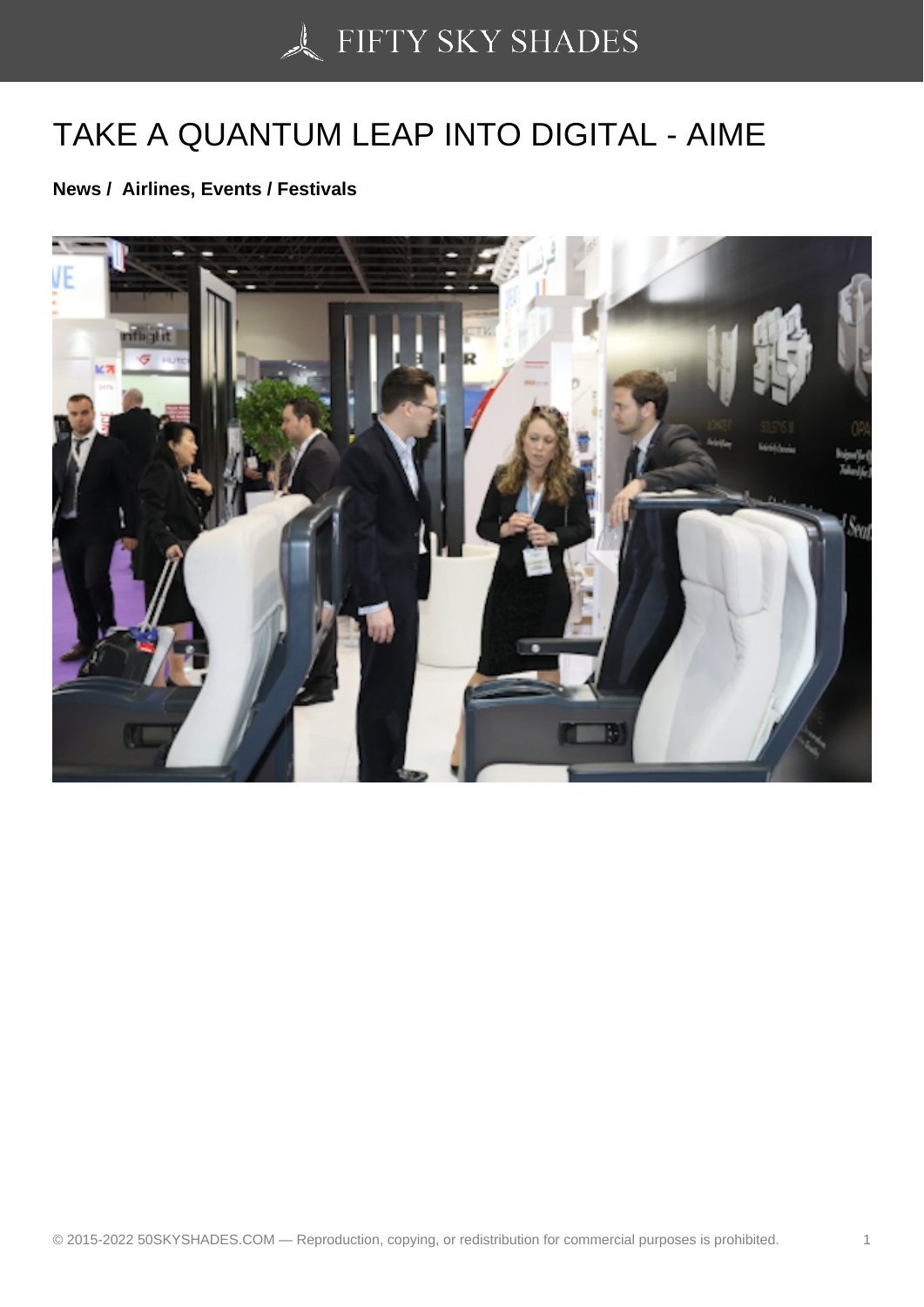**Airlines are encouraged to take a quantum leap into digital and learn to think like the world's largest innovators and disruptors in February. Aircraft Interiors Middle East (AIME) 2020, taking place 25-26 February 2020 at Dubai World Trade Centre (DWTC) will feature free-to-attend inflight entertainment and connectivity (IFEC) Seminars on the show floor across both days of the show, led by speakers from the region's leading airlines.**

**Representatives from Emirates Airline, Etihad Airways and Gulf Air will be among those speaking at the IFEC Seminars at AIME 2020, joined by others from South African Airways, Pakistan International Airlines and Oman Air. They will provide insights into topics ranging from communication, satellites and antennas to digitisation; balancing hardware and software on aircraft; and cyber security.**

**IFEC has an incredible impact on passengers' onboard experience and is a rising star of the aircraft interiors industry. It is estimated that 7,500 aircraft are currently Wi-Fi enabled and 70% of those are in the United States or Middle East. Airlines are aware of this importance, in fact Emirates Airline announced it has invested USD\$200 million in aircraft connectivity for passengers and 99% of their flights are Wi-Fi enabled.**



The Future Airline Infrastructure panel, led by Borja Dosal Roiz, Avionics Lead Engineer, Engineering Fleet Management of Etihad Airways and Abdul Khalique Samejo, Project Engineer (IFE & Connectivity) at Pakistan International Airlines, will highlight technological and operational topics and benefits for the utilisation of LiFi as a transport mechanism for data in the aircraft cabin. Discussions will also focus on how airlines can go from investment in new connectivity technology to using connectivity to optimise flight operations and how technical and engineering departments can collaborate for connectivity to make a difference.

Zak Liyaqat-Ali, Senior Manager, Components at South African Airways will present a case study to share lessons along with discussing the current state of IFE and top five future recommended improvements. These topics are timely for airlines looking to remain competitive in today's markets as the total number of connected planes could potentially increase to 21,000 by 2026.